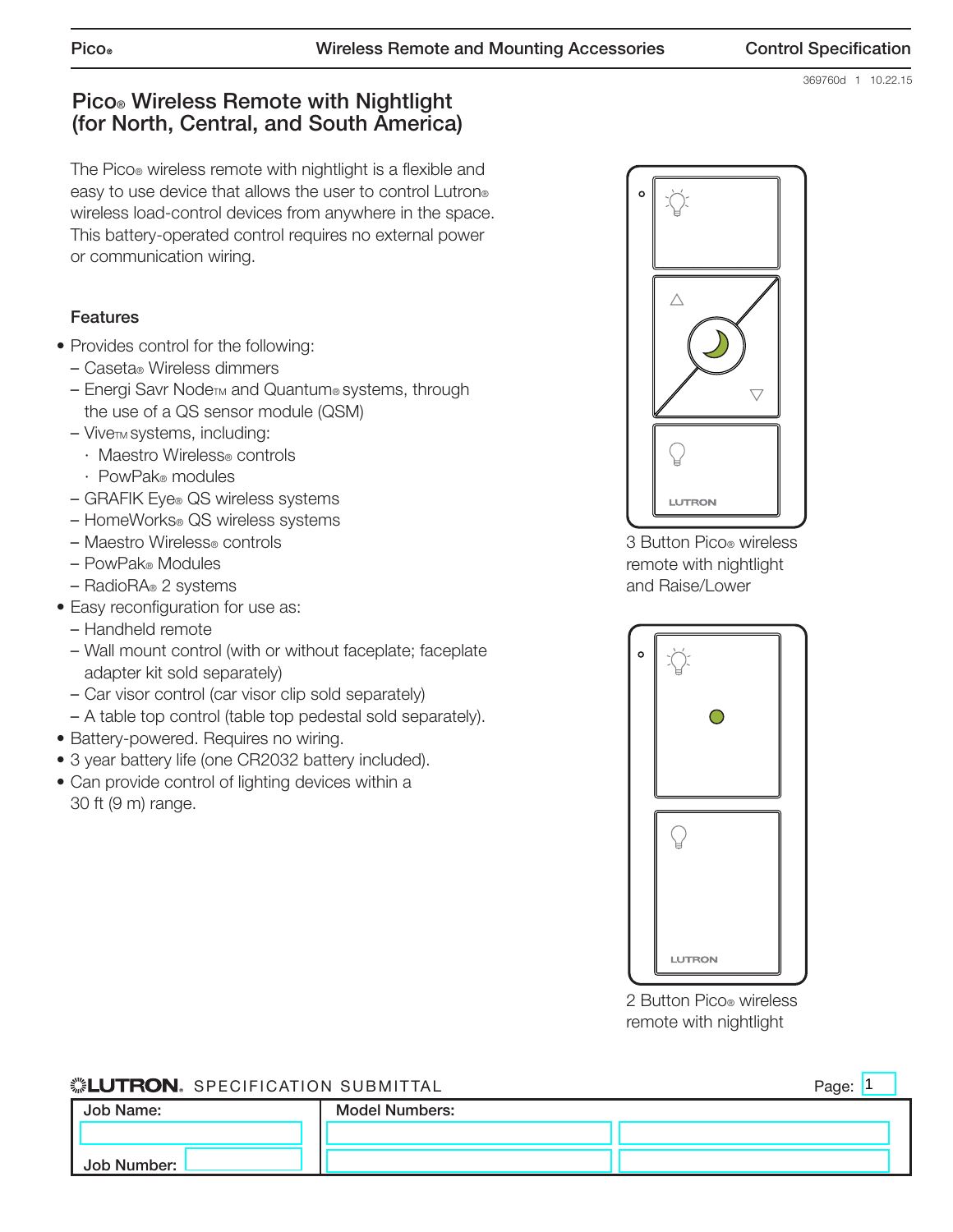369760d 2 10.22.15

# **Specifications**

## **Regulatory Approvals**

- Lutron® Quality Systems registered to ISO 9001:2008.
- FCC Certified (U.S.A.)
- IC Certified (Canada)
- COFETEL Certified (Mexico)
- SUTEL Certified (Costa Rica)

#### **Power**

- Operating Voltage 3 V=
- (1) CR2032 Battery (included)

## **System Communication and Capacity**

- Communicate using Radio Frequency (RF) at 431 to 437 MHz.
- Thousands of system addresses prevent interference between systems.
- Can be assigned to control lighting devices that are within a 30 ft (9 m) range.
- Can be configured as a scene or zone control in GRAFIK Eye® QS wireless applications.

## **Mounting Considerations**

- Mounting of any RF devices on or in close proximity to a metal surface will drastically reduce the effective range of radio signal transmission or reception.
- All RF devices must be mounted on non-conductive materials to ensure proper performance.

#### **Environment**

- Ambient operating temperature: 32 ˚F to 140 ˚F (0 ˚C to 60 ˚C)
- Maximum 90% non-condensing relative humidity
- Indoor use only

## **Warranty**

• 1 Year Limited Warranty For additional Warranty information, please visit http://www.lutron.com/TechnicalDocumentLibrary/ 369-119\_Wallbox\_Warranty.pdf

## **SELUTRON** SPECIFICATION SUBMITTAL

Page: 2

| Job Name:   | <b>Model Numbers:</b> |  |
|-------------|-----------------------|--|
|             |                       |  |
| Job Number: |                       |  |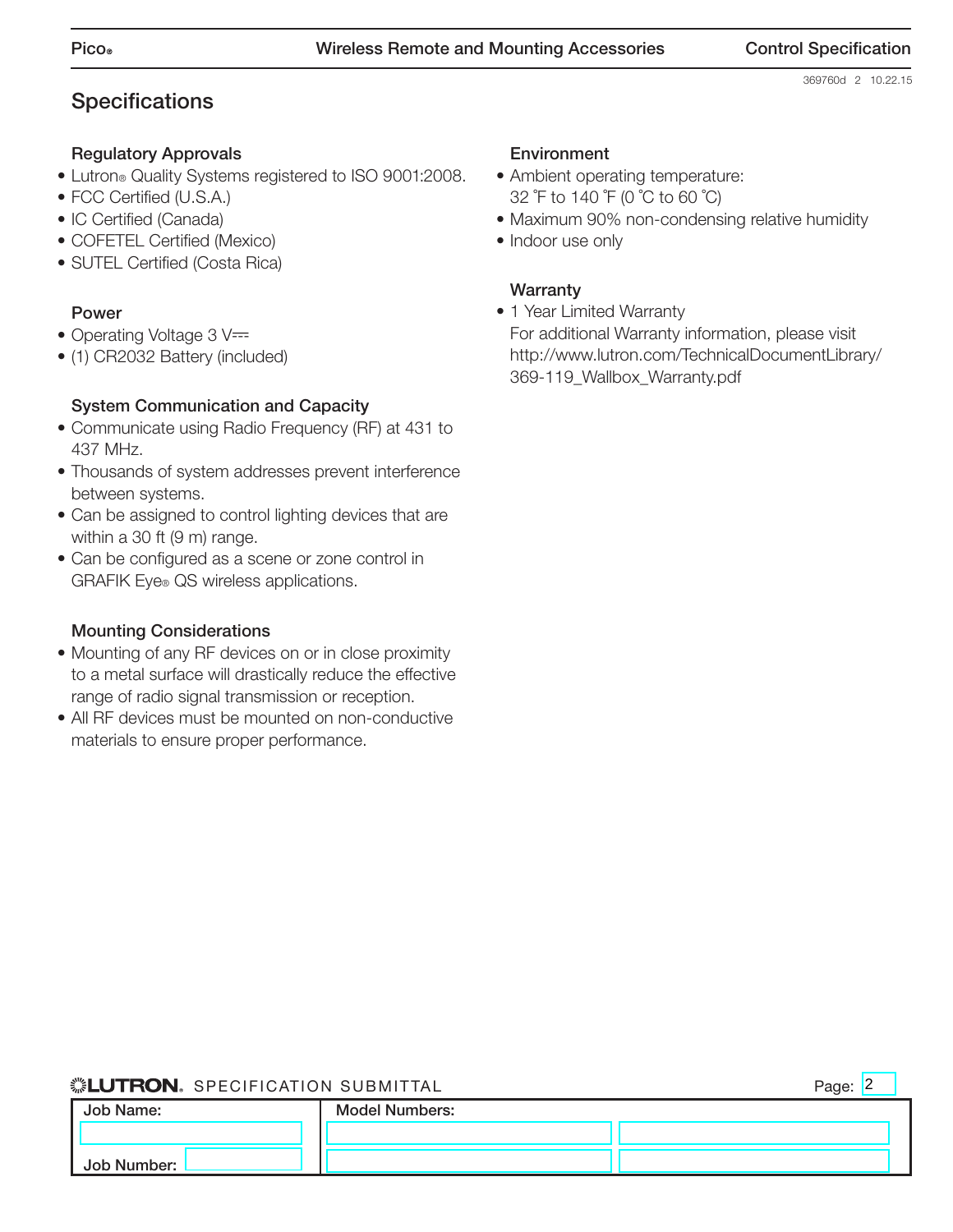369760d 3 10.22.15

# **Model Number**

For order quantities of 96 pieces or greater of the same model number, bulk packaging may be available. Mounting hardware is not included with bulk packaging. Please contact Lutron® Customer Service for availability at 1.888.LUTRON1 (1.888.588.7661).

# **PJN-XXXX-GXX-L01**

Color Code - Button Configuration Code - Frequency/Channel Code

## **Frequency/Channel Codes:**

**Code** J — 431.0 - 437.0 MHz

## **Button Configuration Codes:**

| <b>Button Configuration</b> | Code |
|-----------------------------|------|
| 2 Button                    | 2B   |
| 3 Button with Raise/Lower   | 3BRI |





2 Button (2B)

3 Button with Raise/Lower (3BRL)

#### **Color Codes:**

| Gloss Color  | Code                                                                             |
|--------------|----------------------------------------------------------------------------------|
| White        | WH                                                                               |
| <b>Black</b> | -BL                                                                              |
| <b>Ivory</b> | IV.                                                                              |
| Light Almond | ΙA                                                                               |
| White/Gray   | WG (Top and Raise buttons are White; Preset, Lower, and Bottom buttons are Gray) |

#### **SELUTRON** SPECIFICATION SUBMITTAL

Page: 3

| Job Name:   | <b>Model Numbers:</b> |  |
|-------------|-----------------------|--|
|             |                       |  |
| Job Number: |                       |  |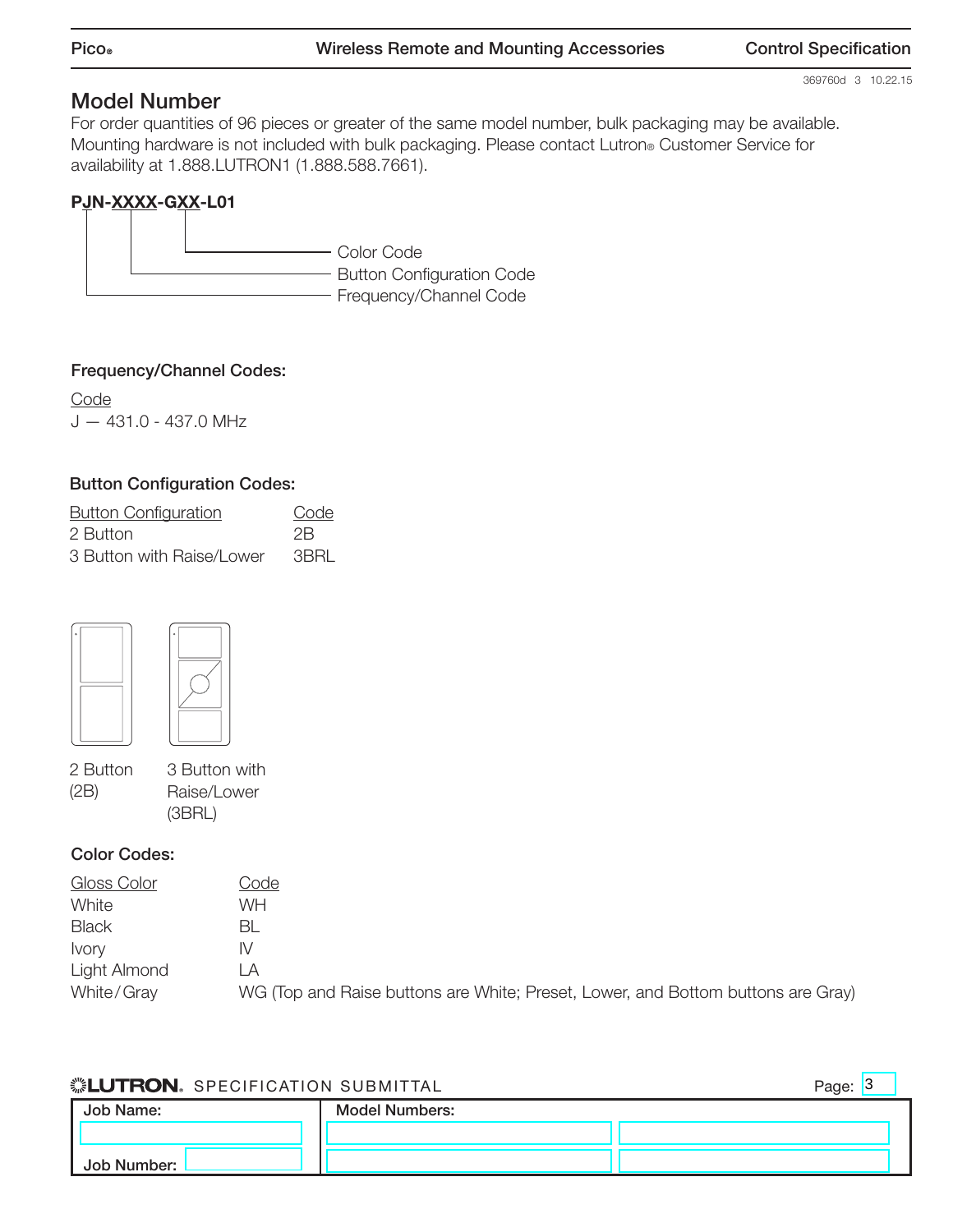**Operation**

369760d 4 10.22.15



# **Dimensions**

Measurements shown as: in (mm)



#### **SELUTRON** SPECIFICATION SUBMITTAL

**Job Name: Job Number: Model Numbers:** Page: 4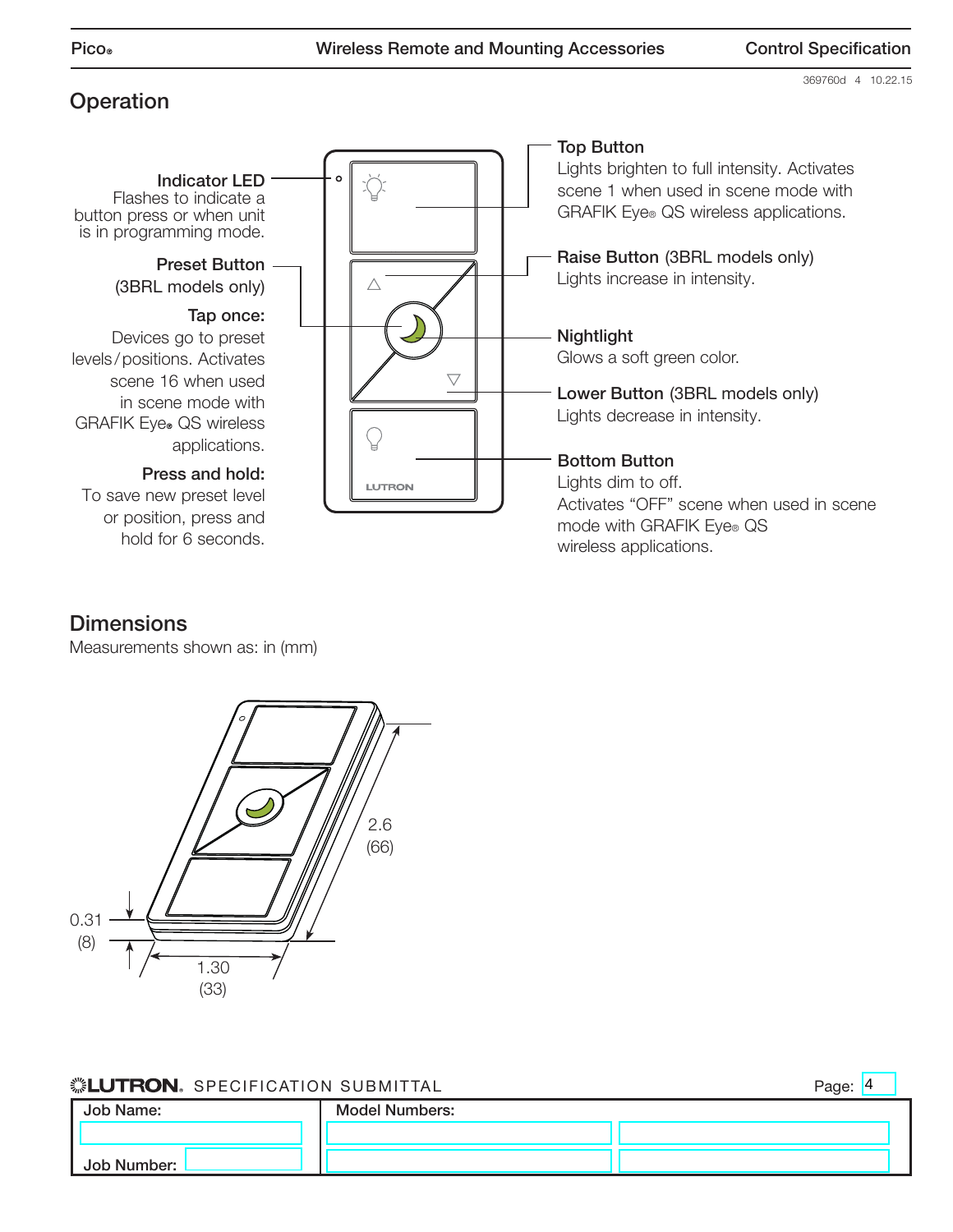369760d 5 10.22.15

# **Nightlight Pico® Pedestal Model Number**

Pedestals sold separately. Available in gloss finish only.

# **L-PEDX-XX**



## **Capacity Codes:**

| Code |
|------|
| ٦    |
| 2    |
| З    |
|      |
|      |

# **Color Codes:**

| Gloss Color  | Code |
|--------------|------|
| White        | WH   |
| <b>Black</b> | BL.  |

# **Dimensions**

Measurements shown as: in (mm)

# **Single Pedestal**

Pedestals sold separately.



# **Double Pedestal**

**Quadruple Pedestal** Pedestals sold separately.

Pedestals sold separately.



# **Triple Pedestal**

Pedestals sold separately.



#### **SELUTRON** SPECIFICATION SUBMITTAL

**Job Name: Job Number: Model Numbers:**

6.00 (152)

Page: 5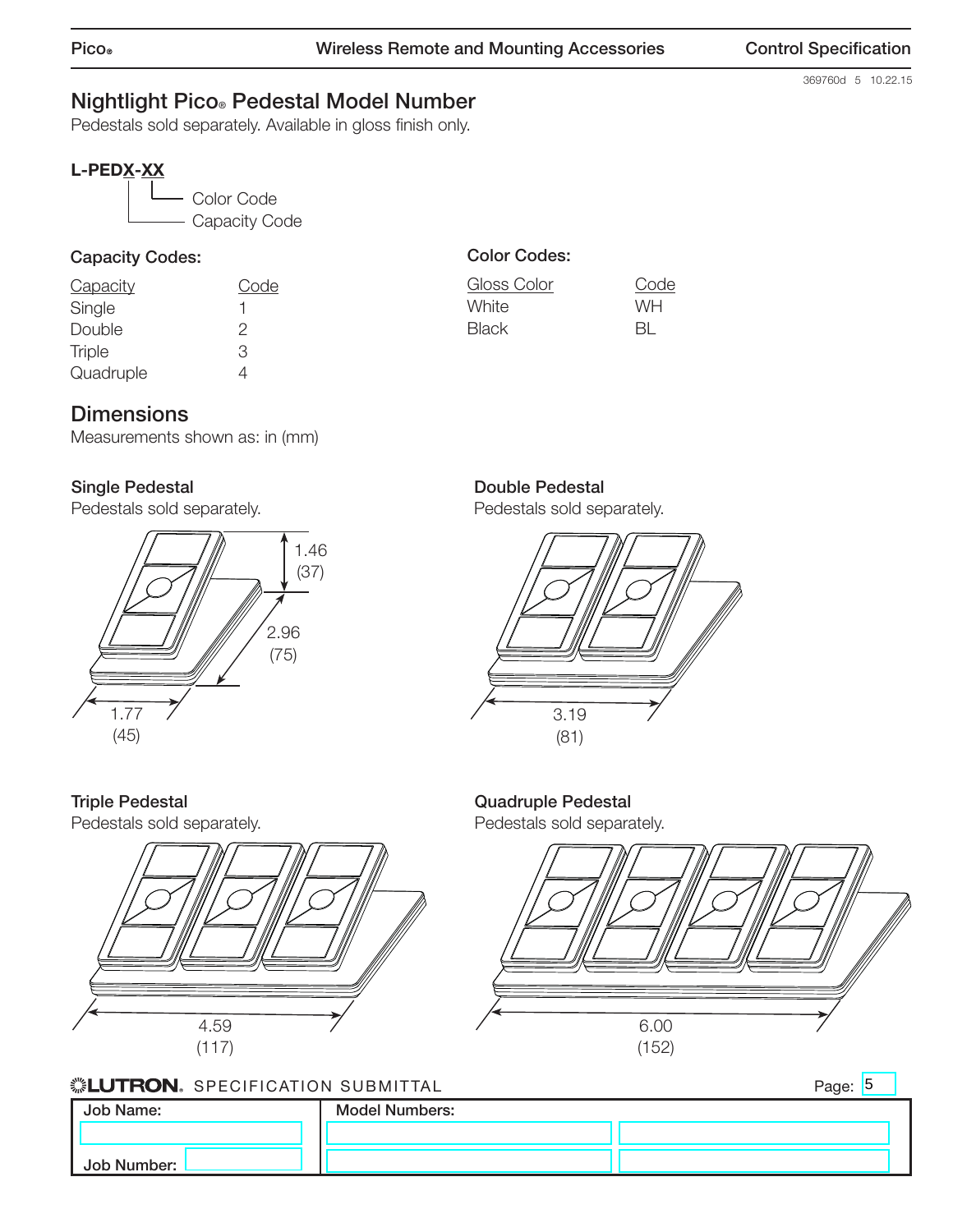369760d 6 10.22.15

Page:  $|6|$ 

# **Mounting Options**

# **Stand Alone Mounting**

Adhesive-Mount (included with Pico® Wireless Remote with nightlight)

ŏ

 $\bigcirc$ 

Screw-Mount (sold separately) Model PICO-SM-KIT

**Note:** Kit includes special screws to be used for more permanent mounting and / or for non-smooth surfaces.





**Wallplate Adapter** Model PICO-WBX-ADAPT (sold separately)

**2**



**1**

O







\*Wallplate adapter / wallplate sold separately

Continued on next page...

## **SELUTRON** SPECIFICATION SUBMITTAL

| Job Name:   | <b>Model Numbers:</b> |  |
|-------------|-----------------------|--|
|             |                       |  |
| Job Number: |                       |  |